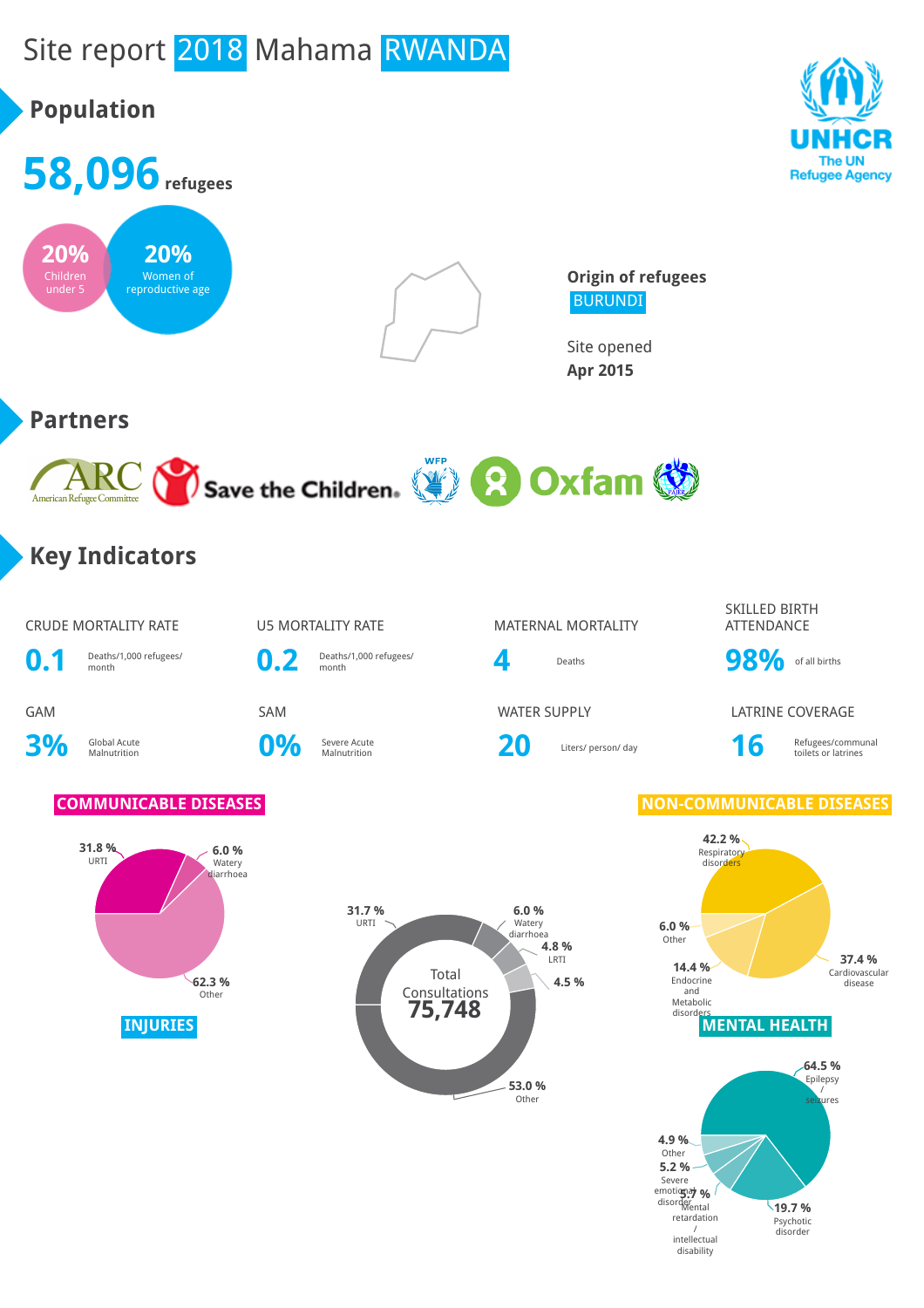### **Public Health**

| <b>HEALTH STAFFING</b>                                      | <b>INDICATOR</b> | <b>STANDARD</b> |           | <b>MORBIDITY</b>                                 | <b>INDICATOR</b> | <b>STANDARD</b> |   |                       |
|-------------------------------------------------------------|------------------|-----------------|-----------|--------------------------------------------------|------------------|-----------------|---|-----------------------|
| Number of medical doctors                                   | 5                | 1: 50,000       | ◉         | Incidence of malaria among children under        | 3                |                 |   |                       |
| Number of qualified nurses                                  | 32               | $1:$ < 10,000   | ◎         | Incidence of watery diarrhoea among              | 23               |                 |   |                       |
| Number of community health workers                          | 136              | 1: 1,000        | ◙         | children under 5                                 |                  |                 |   |                       |
| <b>ACCESS AND UTILIZATION</b>                               | <b>INDICATOR</b> | <b>STANDARD</b> |           | Incidence of pneumonia among children<br>under 5 | 14               |                 |   |                       |
| Consultations per trained clinician per day                 | 52               | < 50            | ▲         | Incidence of pneumonia among over 5              | 5                |                 |   |                       |
| Health utilisation rate (new visits / refugee /             | 1.3              | $1 - 4$         | ◙         | Tuberculosis success rate                        | 100%             | < 90%           | ☑ |                       |
| year)<br>Proportion of host population consultations        | 0%               |                 |           | Were any MDR/X-TB cases diagnosed among<br>PoCs? | <b>No</b>        | <b>No</b>       | ఴ |                       |
| <b>MORTALITY</b>                                            | <b>INDICATOR</b> | <b>STANDARD</b> |           | <b>VACCINATION</b>                               | <b>INDICATOR</b> | <b>STANDARD</b> |   |                       |
| <b>Crude Mortality Rate</b><br>(CMR) (/1000/month)          | 0.1              | < 0.75          | Ø         | Full vaccination coverage                        | 36%              | < 95%           |   | Ø                     |
| <b>Under-five Mortality Rate</b><br>(U5MR) (/1000/month)    | 0.2              | $< 1.5$         | $\bullet$ | Measles vaccination coverage                     | 100%             | < 95%           |   | $\boldsymbol{\Omega}$ |
| <b>Infant Mortality Rate</b><br>(IMR) (/1000 livebirths)    | 18.5             | < 30            | $\bullet$ | Source of vaccination data                       | <b>HIS</b>       |                 |   |                       |
| <b>Neonatal Mortality Rate</b><br>(NNMR) (/1000 livebirths) | 13               | < 20            | $\bullet$ | <b>IN-PATIENT DEPARTMENT (IPD)</b>               | <b>INDICATOR</b> | <b>STANDARD</b> |   |                       |
| <b>OUTBREAK ALERT AND RESPONSE</b>                          | <b>INDICATOR</b> | <b>STANDARD</b> |           | Average length of stay (days)                    | 4.6              |                 |   |                       |
| Proportion of outbreaks investigated within 48<br>hours     |                  | 100%            |           | Case fatality rate                               | 0.0              |                 |   |                       |
| Number of outbreaks reported                                | $\mathbf 0$      |                 |           | Hospitalisation rate                             | 25.4             | $50 - 150$      |   | €                     |

### **Reproductive Health**

| <b>ANTENATAL CARE</b>                                                                     | <b>INDICATOR</b> | <b>STANDARD</b> |                       | <b>FAMILY PLANNING</b>                                                      | <b>INDICATOR</b> | <b>STANDARD</b> |                       |
|-------------------------------------------------------------------------------------------|------------------|-----------------|-----------------------|-----------------------------------------------------------------------------|------------------|-----------------|-----------------------|
| Antenatal care coverage                                                                   | 75%              | > 90%           | Ω                     | Contraceptive prevalence rate                                               | 43%              | $\geq 30\%$     |                       |
| Coverage of antenatal tetanus vaccination                                                 | 92%              | >95%            |                       | Source of contraceptive prevalence data                                     | <b>HIS</b>       |                 |                       |
| <b>DELIVERY CARE</b>                                                                      | <b>INDICATOR</b> | <b>STANDARD</b> |                       | SEXUAL AND GENDER-BASED VIOLENCE (SGBV)                                     | <b>INDICATOR</b> | <b>STANDARD</b> |                       |
| Proportion of births attended by skilled<br>personnel                                     | 98%              | $\geq 90\%$     | $\boldsymbol{\sigma}$ | Total number of reported rapes                                              | 23               |                 |                       |
| Proportion of births conducted by caesarean<br>section                                    | 4%               | $5 - 15%$       | A                     | Proportion of eligible rape survivors provided<br>with PEP within 72 hours  | 73%              | 100%            | $\boldsymbol{\omega}$ |
| Proportion of newborn infants with low birth<br>weight (<2500 gs) (weighed within 72 hrs) | 4%               | < 15%           |                       | Proportion of eligible rape survivors provided<br>with ECP within 120 hours | 67%              | 100%            | ☎                     |
| Proportion of teenage pregnancies                                                         | 0%               |                 |                       | SEXUALLY TRANSMITTED INFECTIONS (STIS)                                      | <b>INDICATOR</b> | <b>STANDARD</b> |                       |
| Still birth rate (/ 1000 total births / month)                                            | 3                |                 |                       | Number of genital ulcer diseases                                            | 77               |                 |                       |
| Number of maternal deaths                                                                 | 4                |                 |                       | Number of Pelvic Inflammatory diseases                                      | 61               |                 |                       |
| Proportion of maternal deaths investigated<br>within 48 hours                             | 0%               | 100%            | ظ                     |                                                                             |                  |                 |                       |